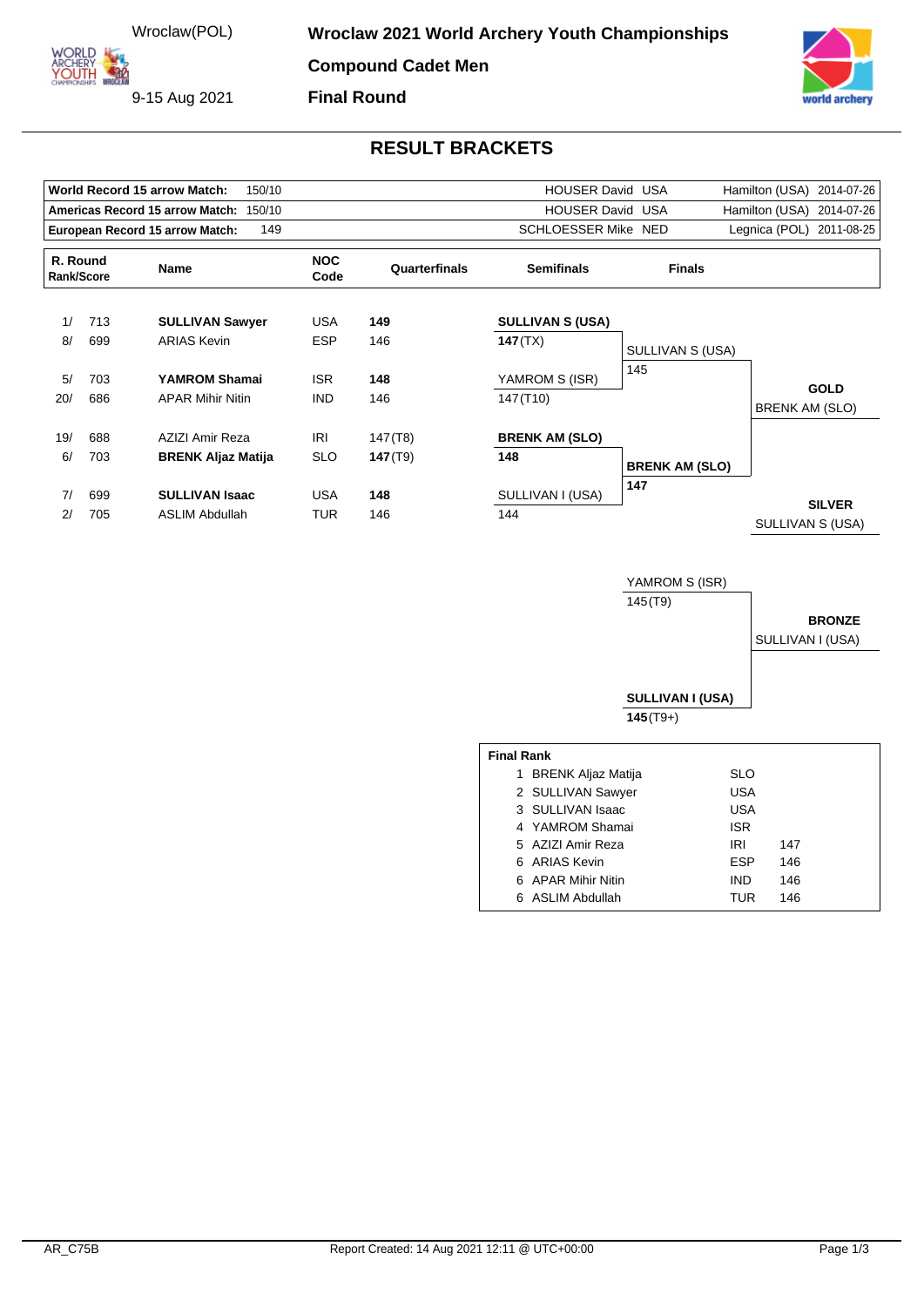**ORLD** ARCHERY<br>YOUTH 422

9-15 Aug 2021

orld archery

## **RESULT BRACKETS**

|                                                                                           | World Record 15 arrow Match:<br>150/10<br>HOUSER David USA<br>Hamilton (USA)<br>2014-07-26 |                                                     |                          |                       |                                                  |                           |                         |
|-------------------------------------------------------------------------------------------|--------------------------------------------------------------------------------------------|-----------------------------------------------------|--------------------------|-----------------------|--------------------------------------------------|---------------------------|-------------------------|
| Americas Record 15 arrow Match: 150/10                                                    |                                                                                            |                                                     |                          |                       | HOUSER David USA<br>Hamilton (USA)<br>2014-07-26 |                           |                         |
| European Record 15 arrow Match:<br>149<br>SCHLOESSER Mike NED<br>Legnica (POL) 2011-08-25 |                                                                                            |                                                     |                          |                       |                                                  |                           |                         |
| R. Round<br>Rank/Score                                                                    |                                                                                            | Name                                                | <b>NOC</b><br>Code       | 1/24<br>Elimin. Round | 1/16<br>Elimin. Round                            | 1/8<br>Elimin. Round      | Quarterfinals           |
| 1/                                                                                        | 713                                                                                        | <b>SULLIVAN Sawyer</b><br>pre-seeded in 1/16th      | <b>USA</b>               |                       | <b>SULLIVAN S (USA)</b><br>149                   | <b>SULLIVAN S (USA)</b>   |                         |
| 33/                                                                                       | 673                                                                                        | <b>ZEMAN Samuel</b>                                 | <b>SVK</b>               | 137                   | ZEMAN S (SVK)                                    | 148                       |                         |
| 32/                                                                                       | 674                                                                                        | LEUNG Kwan Ki                                       | HKG                      | 135                   | 142                                              |                           | <b>SULLIVAN S (USA)</b> |
|                                                                                           |                                                                                            |                                                     |                          |                       |                                                  |                           | 149                     |
| 17/<br>48/                                                                                | 689<br>552                                                                                 | SOLTANINEJAD Abolfazl IRI<br><b>STEPIEN Michal</b>  | <b>POL</b>               | 137<br>124            | SOLTANINEJAD A (IRI)<br>143                      |                           |                         |
|                                                                                           |                                                                                            |                                                     |                          |                       |                                                  | <b>GUBBINI L (ITA)</b>    |                         |
|                                                                                           |                                                                                            | -Bye-                                               |                          |                       | <b>GUBBINI L (ITA)</b>                           | 143                       |                         |
| 16/                                                                                       | 689                                                                                        | <b>GUBBINI Lorenzo</b>                              | ITA                      |                       | 144                                              |                           |                         |
| 9/                                                                                        | 697                                                                                        | <b>Sahil Chaudhary</b>                              | <b>IND</b>               |                       | SC (IND)                                         |                           |                         |
|                                                                                           |                                                                                            | -Bye-                                               |                          |                       | 145                                              |                           |                         |
|                                                                                           |                                                                                            |                                                     |                          |                       |                                                  | SC (IND)                  |                         |
| 41/                                                                                       | 655                                                                                        | <b>YURIN Danil</b>                                  | <b>RUS</b>               | 140                   | GONZALEZ G (MEX)                                 | 145                       |                         |
| 24/                                                                                       | 683                                                                                        | <b>GONZALEZ Gadiel</b>                              | MEX                      | 143                   | 141                                              |                           | ARIAS K (ESP)           |
| 25/                                                                                       | 682                                                                                        | DE WET Jacobus Ignatius RSA                         |                          | 145                   | DE WET JI (RSA)                                  |                           | 146                     |
| 40/                                                                                       | 661                                                                                        | <b>BRYLD Nicklas Bredal</b>                         | <b>DEN</b>               | 132                   | 145(78)                                          |                           |                         |
|                                                                                           |                                                                                            |                                                     |                          |                       |                                                  | <b>ARIAS K (ESP)</b>      |                         |
|                                                                                           |                                                                                            | pre-seeded in 1/16th                                |                          |                       | <b>ARIAS K (ESP)</b>                             | 146                       |                         |
| 8/                                                                                        | 699                                                                                        | <b>ARIAS Kevin</b>                                  | <b>ESP</b>               |                       | 145(T9)                                          |                           |                         |
| 5/                                                                                        | 703                                                                                        | <b>YAMROM Shamai</b>                                | <b>ISR</b>               |                       | YAMROM S (ISR)                                   |                           |                         |
|                                                                                           |                                                                                            | pre-seeded in 1/16th                                |                          |                       | 149                                              |                           |                         |
|                                                                                           |                                                                                            |                                                     |                          |                       |                                                  | YAMROM S (ISR)<br>142(TX) |                         |
| 37/                                                                                       | 663                                                                                        | CSERNÁK István                                      | <b>HUN</b>               | 136                   | ALEXANDRESCU RD (ROU)                            |                           |                         |
| 28/                                                                                       | 678                                                                                        | ALEXANDRESCU Rares Daniel ROU                       |                          | 137                   | 135                                              |                           | YAMROM S (ISR)          |
|                                                                                           |                                                                                            |                                                     |                          |                       |                                                  |                           | 148                     |
| 21/<br>44/                                                                                | 685<br>636                                                                                 | <b>VAN DER MERWE Paul</b><br><b>HRYHORYEV David</b> | <b>RSA</b><br><b>POR</b> | 141<br>121            | VAN DER MERWE P (RSA)<br>138                     |                           |                         |
|                                                                                           |                                                                                            |                                                     |                          |                       |                                                  | SEDIVY S (SVK)            |                         |
|                                                                                           |                                                                                            | -Bye-                                               |                          |                       | <b>SEDIVY S (SVK)</b>                            | 142(T9)                   |                         |
| 12/                                                                                       | 695                                                                                        | <b>SEDIVY Simon</b>                                 | <b>SVK</b>               |                       | 142                                              |                           |                         |
| 13/                                                                                       | 695                                                                                        | <b>ZIMMERMAN Nathan</b>                             | <b>USA</b>               |                       | ZIMMERMAN N (USA)                                |                           |                         |
|                                                                                           |                                                                                            | -Bye-                                               |                          |                       | 143(T10)                                         |                           |                         |
|                                                                                           |                                                                                            |                                                     |                          |                       |                                                  | <b>APAR MN (IND)</b>      |                         |
| 45/                                                                                       | 631                                                                                        | SANDOVAL Gael                                       | MEX                      | 134                   | <b>APAR MN (IND)</b>                             | 146                       |                         |
| 20/                                                                                       | 686                                                                                        | <b>APAR Mihir Nitin</b>                             | <b>IND</b>               | 141                   | $143(T10+)$                                      |                           |                         |
|                                                                                           |                                                                                            |                                                     |                          |                       |                                                  |                           | APAR MN (IND)<br>146    |
| 29/                                                                                       | 677                                                                                        | <b>BOULEAU Victor</b>                               | <b>FRA</b>               | 142                   | <b>BOULEAU V (FRA)</b>                           |                           |                         |
| 36/                                                                                       | 667                                                                                        | <b>BYSTROV Egor</b>                                 | <b>RUS</b>               | 132                   | 146                                              | <b>BOULEAU V (FRA)</b>    |                         |
|                                                                                           |                                                                                            | pre-seeded in 1/16th                                |                          |                       | KIRCA E (TUR)                                    | 145                       |                         |
| 4/                                                                                        | 704                                                                                        | <b>KIRCA Eren</b>                                   | <b>TUR</b>               |                       | 145                                              |                           |                         |
|                                                                                           |                                                                                            |                                                     |                          |                       |                                                  |                           |                         |